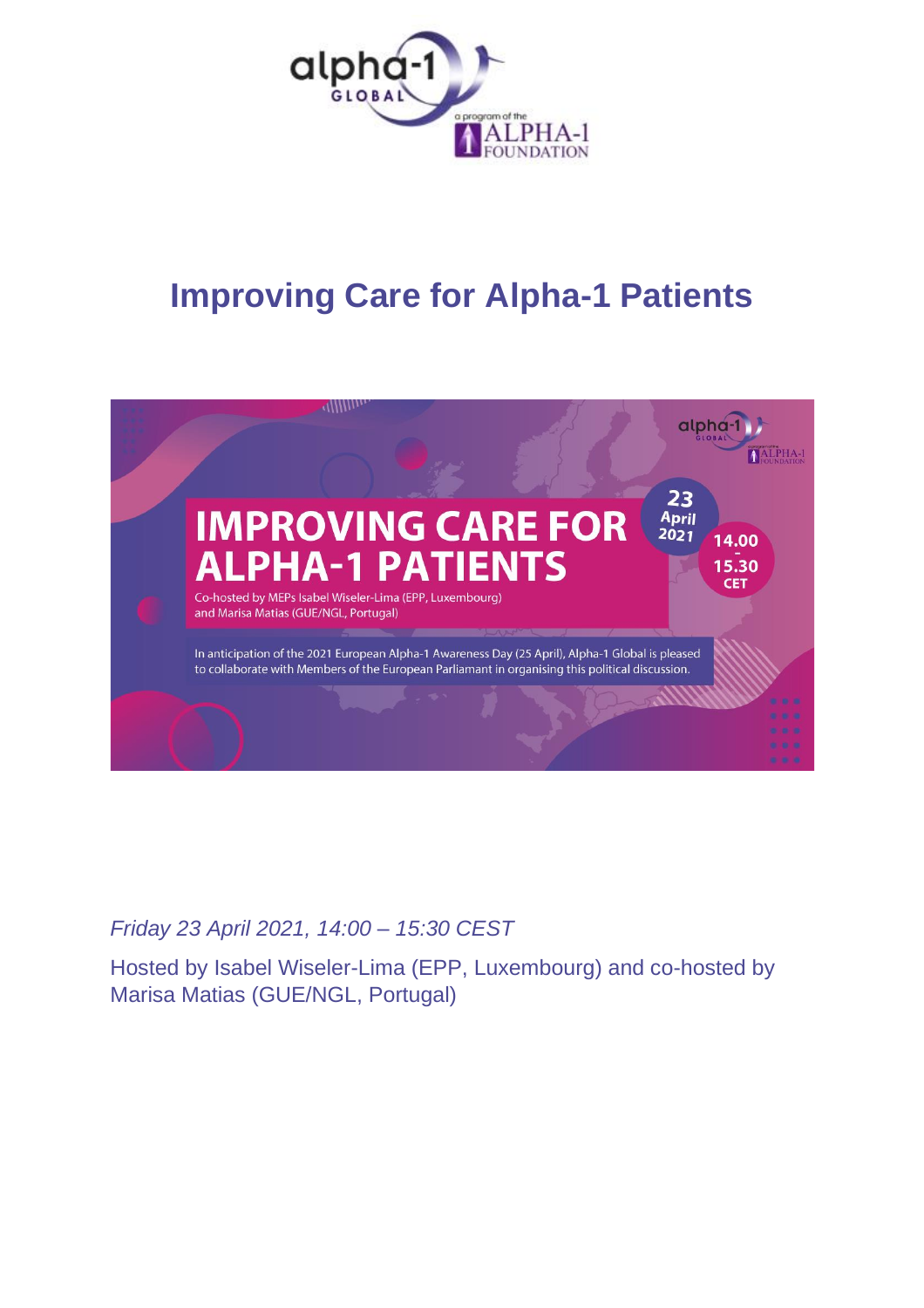

## **Introduction**

In anticipation of the 2021 European Alpha-1 Awareness Day, Alpha-1 Global, a program of the Alpha-1 Foundation, organised, in collaboration with Members of the European Parliament (MEP) Isabel Wiseler-Lima (EPP, Luxembourg) and Marisa Matias (GUE/NGL, Portugal), a political discussion on the topic of Improving Care for Alpha-1 Antitrypsin Deficiency (Alpha-1) patients. The event, moderated by Yordan Aleksandrov, RPP Group, took place virtually on 23 April 2021.

A wide range of stakeholders attended the event, including, patients, caregivers, clinicians, academia, government representatives and industry. With EU institutions constantly looking into how to improve the lives of rare disease patients, participants provided valuable insights into Alpha-1, the disease itself and with regards to policy actions that can be undertaken to improve the lives of Alpha-1 patients.

The event proposed actions which could make a true change for the Alpha-1 patient community once implemented, especially considering the current environment provided by the forthcoming revision of the Cross-Border Healthcare Directive.

On the eve of the European Alpha-1 Awareness Day, Alpha-1 Global made a call to action targeting EU and national authorities on improving care and treatment for Alpha-1 patients. The call to action contained the following points:

- 1. Optimising the work of the European Reference Networks (ERN)
- 2. Improving diagnosis of Alpha-1 patients through EU and national level activities
- 3. Improving access to treatment via availability and reimbursement of augmentation therapies
- 4. Adopting a holistic policy approach to Alpha-1.

## **Welcome and opening remarks**



By means of introduction, **MEP Isabel Wiseler-Lima** (EPP, Luxembourg) expressed that she was honoured to be part of the political discussion on Alpha-1. She congratulated Alpha-1 Global for their continuous work in raising awareness across key stakeholders and EU institutions, as awareness about Alpha-1 remains insufficient. She underlined the political momentum of the event as many healthcare topics are currently being considered. She noted that the upcoming

policy revisions and the issues posed by the COVID-19 pandemic provide a solid foundation for the event's discussions. As such, she stated that action at the EU level will be key for tackling rare diseases, as was also recently highlighted by the European Commission<sup>1</sup>. Ms. Wiseler-Lima committed to working with the patient community to ensure that Alpha-1 remains present in political discussions and that upcoming policy reflects the needs of patients.

With the upcoming revision of the Cross-Border Healthcare Directive, MEP Wiseler-Lima underlined, once more, that it is the right time for stakeholders to share their perspectives and strive to make sure they are reflected in this process. Referring to the [Alpha-1 policy recommendations,](http://www.alpha-1global.org/wp-content/uploads/2017/03/RPP-E-01-17_Alpha-1-Booklet_14-03-17.pdf) she expressed her eagerness to hear more about how the ERNs can be improved in the future.

<sup>1</sup> [https://ec.europa.eu/commission/commissioners/2019-2024/kyriakides/announcements/world-rare](https://ec.europa.eu/commission/commissioners/2019-2024/kyriakides/announcements/world-rare-disease-day-statement-commissioner-stella-kyriakides-0_en)[disease-day-statement-commissioner-stella-kyriakides-0\\_en](https://ec.europa.eu/commission/commissioners/2019-2024/kyriakides/announcements/world-rare-disease-day-statement-commissioner-stella-kyriakides-0_en)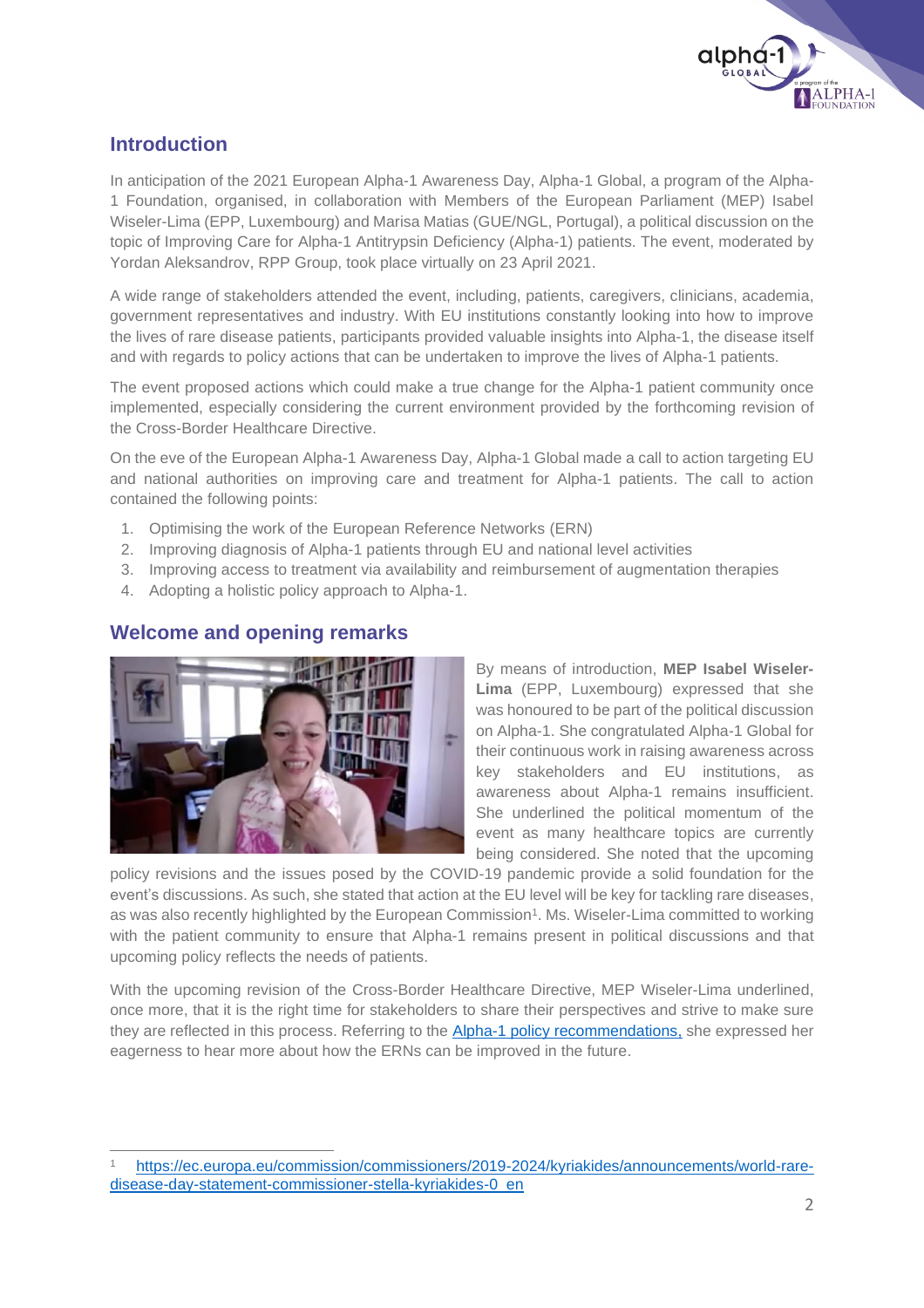

MEP Wiseler-Lima introduced **MEP Marisa Matias** (GUE/NGL, Portugal), who likewise expressed her gratitude for being involved in this political discussion. She perceived the event as an opportunity for her and MEP Wiseler-Lima to listen to the needs of Alpha-1 stakeholders, in order to be aware which aspects should be emphasised in their political work. She agreed that indeed, health is a central part in today's policy agenda - an opportunity which should be grasped to create a coherent and holistic approach for Alpha-1 and other rare diseases. With this in mind, MEP Matias conveyed her firm support of the call for action put forward by Alpha-1 Global.



#### **Setting the scene**



**The Alpha-1 Global Director at the Alpha-1 Foundation, Randel Plant,** set the scene by outlining the priorities of the international Alpha-1 patient community.

He explained Alpha-1 Global's mission, which is to develop a collaborative global network of Alpha-1 patients, patient leaders, physicians and researchers to increase awareness, detection, early diagnosis as well as optimal access to care.

In light of the prevalence of Alpha-1 in Europe lying between 1 in 1,500 and 1 in 3,500, limited treatment and delayed diagnosis are major contributors to its burden. Accordingly, Mr. Plant noted that a consolidated approach, involving policies that facilitate sharing expertise and preventive measures, such as patient care and screening, are absolutely crucial. Notably, he unveiled Alpha-1 Global's call to action, which was developed in a timely manner as associated EU policies are being revised. The call to action incorporates the patient's perspective and includes the recommendations below. These suggestions are aligned with **Alpha-1 European Expert Recommendations**, published in 2017 and are targeted towards EU and national authorities:

- **Optimising the work of the ERNs:** In light of the upcoming revision of the Cross-Border Healthcare Directive, Mr. Plant noted that the European Commission should consider developing a project to generate minimum credentials for Alpha-1 centres of excellence.
- **Improving diagnosis** by means of:
	- o Development of an Alpha-1 diagnosis programme as part of a rare disease plan by Member States;
	- o Updating the 2002 CORDIS study and issue subsequent recommendations to Member States by the Commission;
	- Consideration of newborn screening for Alpha-1 by Member States.
- **Improving access to treatment** by making augmentation therapy available and reimburse it for all patients in all Member States, as well as national legislation that does not deter individuals from genetic testing.
- **Having a holistic approach towards Alpha-1, with the help of**:
	- o A comprehensive strategy on indoor air quality developed by the European Commission.
	- o Improvement of ambient air quality by Member States through effective implementation of EU and World Health Organisation (WHO) developed air quality standards.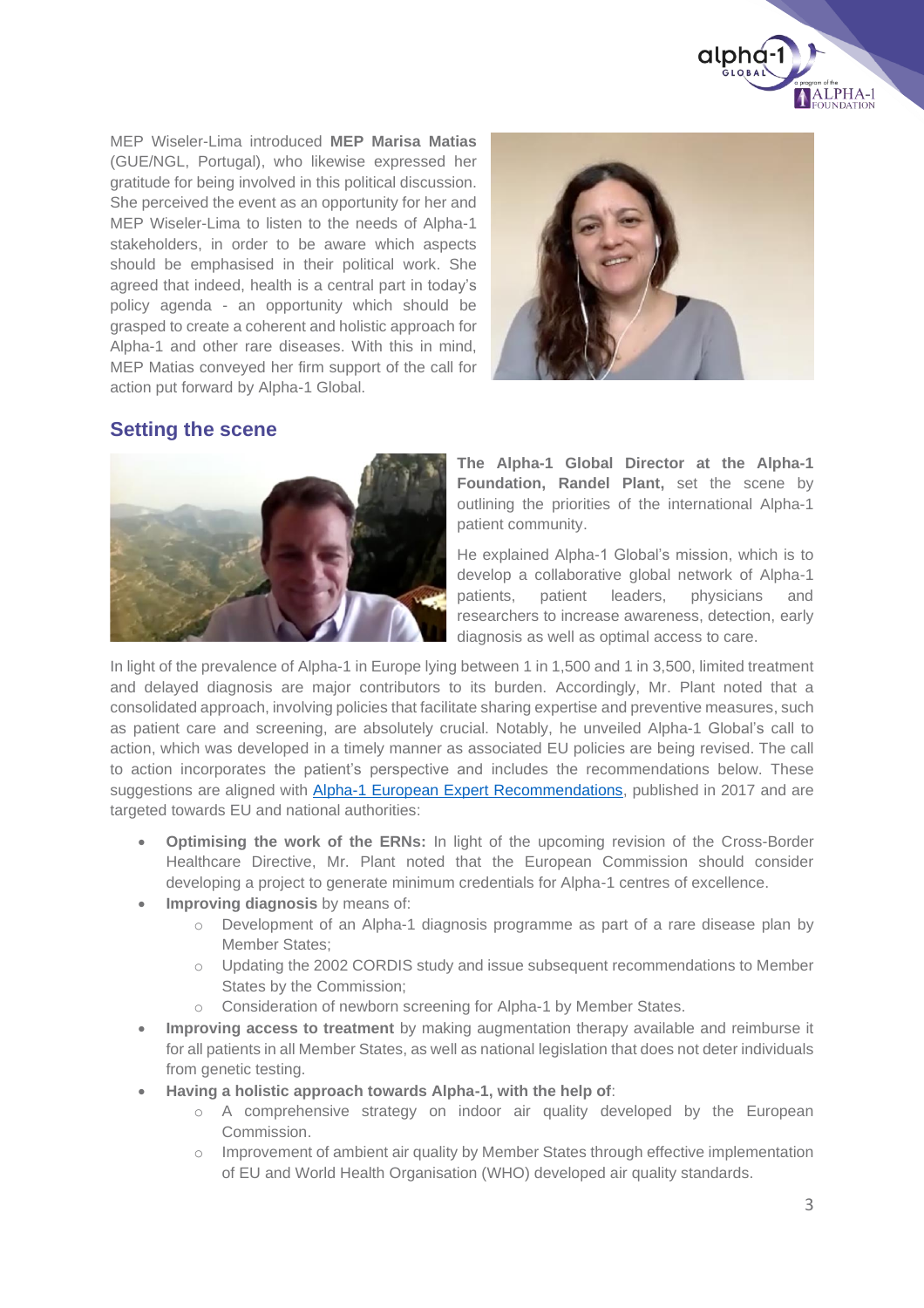

## **Introduction to Alpha-1 Antitrypsin Deficiency**

**Professor of Medicine Noel G. McElvaney** from the RCSI Medical School Dublin gave an overview of the history of Alpha-1, and described its clinical and medical characteristics.

Professor McElvaney noted that Alpha-1 Antitrypsin Deficiency was discovered in 1963. It can manifest itself in two different types. As a lung disease, it is a shortage of the alpha-1 antitrypsin protein, leading to loss of function. In Alphas, there isn't



enough alpha-1 protein in the lungs; the enzyme then keeps on working, attacking and destroying normal lung tissue. As this damage continues over years, lung disease such as Chronic Obstructive Pulmonary Disease (COPD) can develop.Contrarily, as a liver disease, too much alpha-1 antitrypsin protein is accumulated in the liver, resulting in a gain of toxic function. The abnormal protein becomes trapped in the liver rather than being released into the blood; the blood doesn't get as much of the protein as it needs to help other parts of the body. This makes the lungs more sensitive to damage from cigarette smoke and other air pollutants. The buildup of the AAT protein in the liver can damage the liver, which may then develop scar tissue.

He explained that when it comes to potential harmful consequences, both types of Alpha-1 could lead to outcomes such as emphysema, cirrhosis, panniculitis, the need for a transplant or even death. Moreover, he presented recent findings which have shown that for some alpha-1 antitrypsin phenotypes, smoking can increase the risk of developing COPD.

In order to optimise the diagnosis of Alpha-1, Professor McElvaney emphasised that, according to the WHO and the European Respiratory Society guidelines, all of the following groups should be tested:

- All COPD patients
- All non-responsive asthmatics (adults/adolescents)
- All patients with panniculitis
- All first-degree relatives of patients/carriers with Alpha-1

Regarding the promising treatments currently discovered, namely augmentation therapy, oral neutrophil elastase inhibitors and ribonucleic acid interference medicines, Professor McElvancy emphasised that efforts need to be undertaken in order to grant access for all patients.

#### **Alpha-1 and the European Reference Networks**



The next speaker was Professor **Joanna Chorostowska-Wynimko**, Lead of the Cross-Border Care Committee within the ERN-LUNG, as well as the Secretary General of the European Respiratory Society.

Prof. Chorostowska-Wynimko gave an overview of Alpha-1 and the ERNs. She underlined that equal healthcare provision in terms of access to diagnostics and treatment has been a longstanding

an issue for the EU. For Alpha-1 patients, this is unacceptable and requires urgent actions. Referring back to the call for action, she emphasised that a holistic approach is needed to address Alpha-1 issues politically. This would imply (1) a coordinated EU policy to harmonise standards on treatment and strong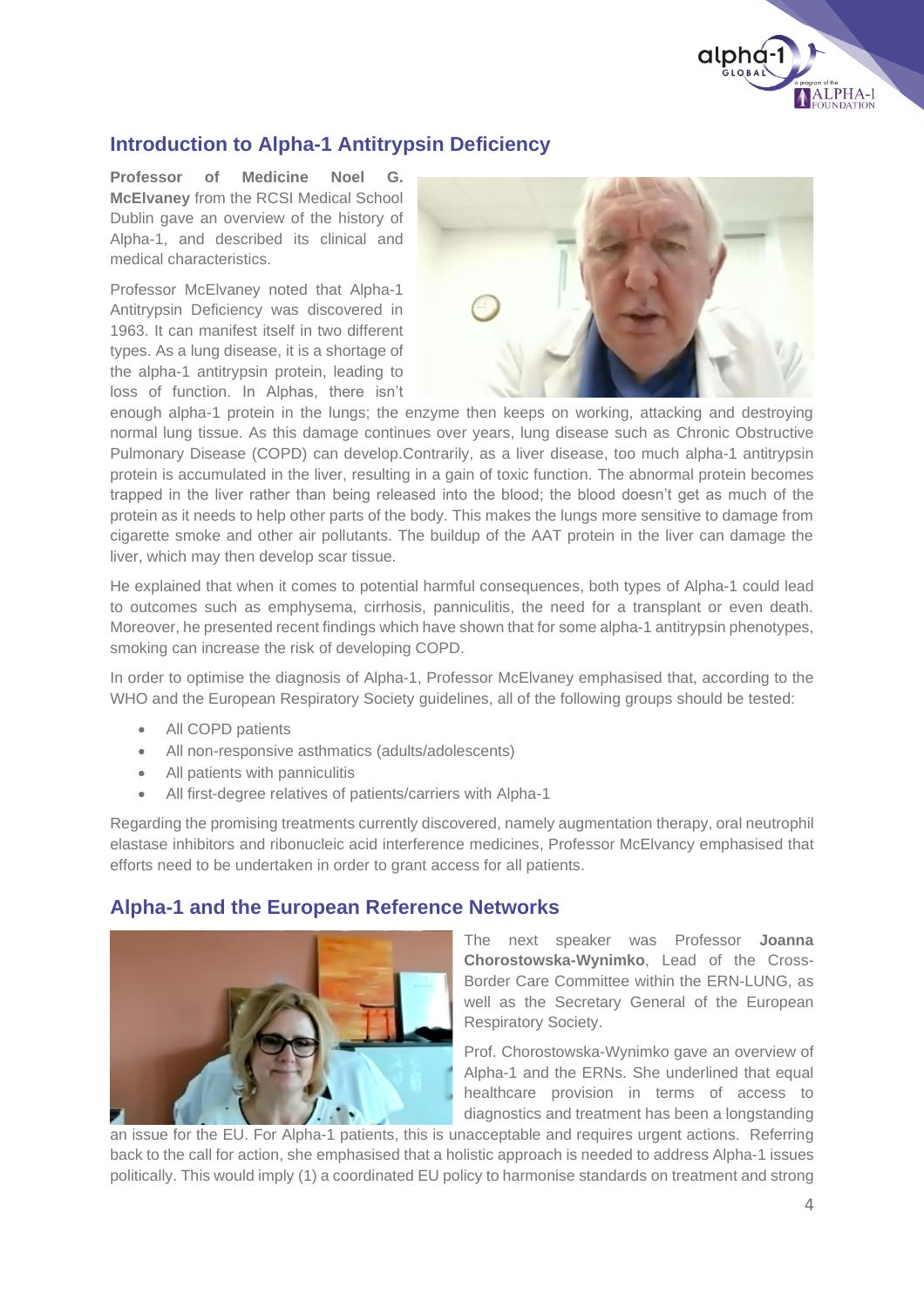

rare disease plans from national governments, while (2) stimulating sharing of expertise. As part of this, she made a strong call that centres of excellence should work through networks such as the ERNs to share expertise, refer patients and educate healthcare professionals across Europe.

Prof. Chorostowska-Wynimko explained her involvement in the ERN-LUNG, a clinical care network for all rare, respiratory diseases, She is a member of the ERN-LUNG steering committee. The steering committee consists of several core groups, with one focused on Alpha-1. She stressed that the network within the Alpha-1 core group needs to be extended to other regions and additional countries, as it currently covers only nine European countries, including Spain, Germany and the UK.

In line with this, Prof. Chorostowska-Wynimko recalled the main aims of the Alpha-1 core group:

- **Group growth**, with priority for adding non-involved countries and a focus on Eastern European countries.
- **Providing highly specialised healthcare for Alpha-1 patients in Europe**, through crossborder clinical cooperation, high standards and reliability of AATD genetic diagnostics, as well as harmonisation of diagnostics.
- **Development of longitudinal European Alpha-1 registry** in close collaboration with the EARCO Clinical Research Collaboration network (which is part of the European Respiratory Society).

In the process of achieving these goals, Prof. Chorostowska-Wynimko stressed that involvement of patients is very important and necessary.

#### **Alpha-1: My experience**

**Shane Fitch**, CEO of the Lovexair Foundation and parent of an Alpha-1 patient, explained how life is severely affected by the condition. As a baby, her son was diagnosed with the Alpha-1 liver disease (cholestasis), which at the time was life threatening. As a consequence, he had to undergo lengthy procedures, including a risky surgical intervention to confirm his diagnosis.



Having experienced the challenges Alpha-1

patients are facing on a daily basis, Ms. Fitch became engaged in advocacy to ultimately improve quality of life for Alpha-1 patients. She stated that education about the condition can result in better care practice, and patient networks currently in place need to be maintained and improved.

Ms. Fitch underlined the difficulties that Alpha-1 can bring to people's lives, such as, but not limited to, loss of employment, suffering social life, giving up social leisure activities and stress on close relationships. For many patients, there is little or no access to pulmonary rehabilitationin combination with limited care plans. On a positive note, she added that the COVID-19 pandemic has highlighted how many issues can be addressed and fixed with the right amount of determination.

For concrete policy suggestions, she referred to newborn screening for Alpha-1, a public policy approach to maintaining healthy lungs, treatment guidelines, e-HTA (Health Technology Assessment), and genetic counselling.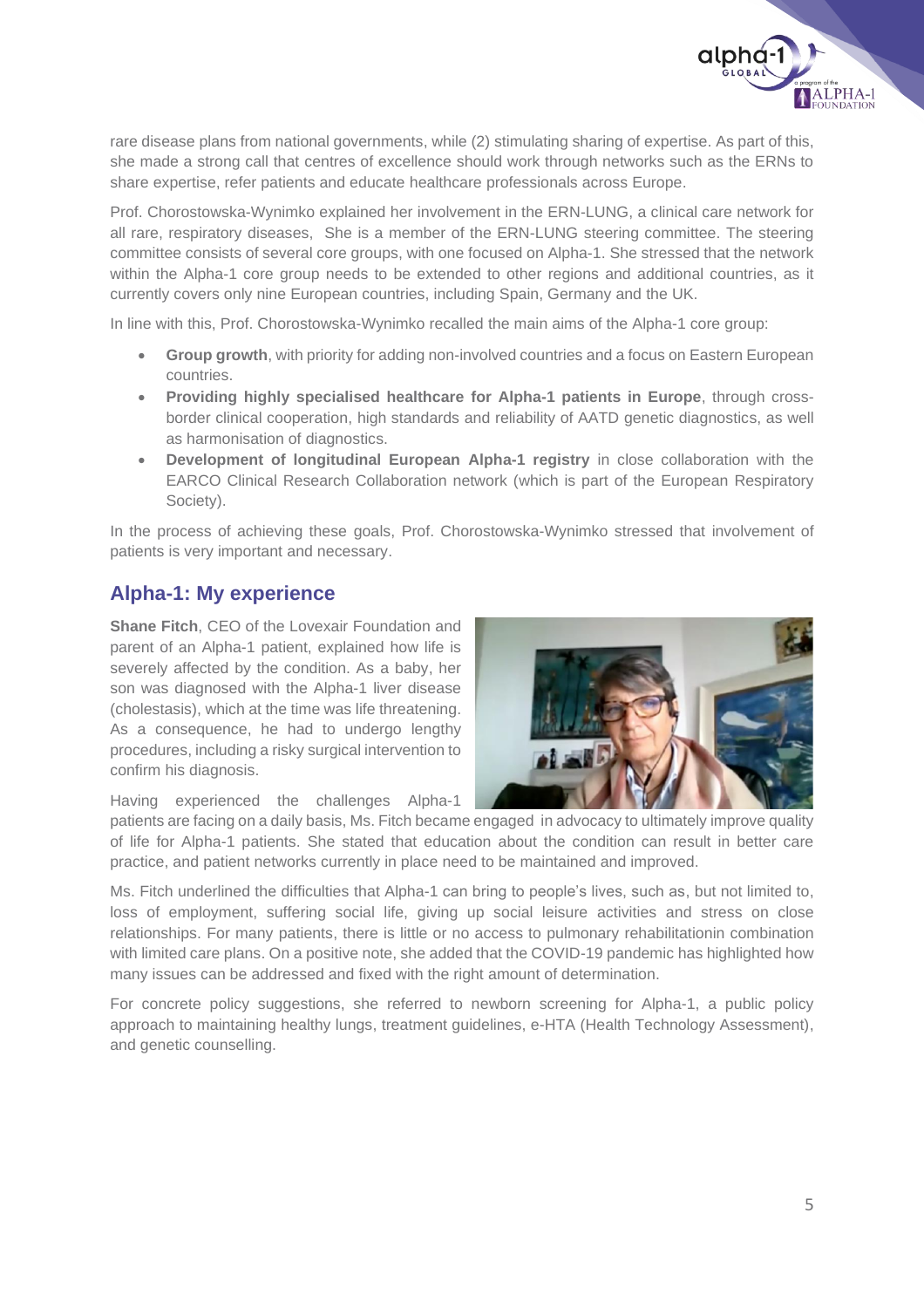

## **The European Reference Networks and the upcoming revision of the Cross-Border Healthcare Directive**



**Martin Dorazil**, Deputy Head of Unit in the digital health - ERN section at DG SANTE, provided an update on the ERNs' latest developments, especially in the context of the evaluation of the Cross-Border Healthcare Directive.

Mr. Dorazil began by explaining that the 24 existing ERNs are voluntary networks of highly specialised centres dealing with rare or complex diseases. These networks are involved in activities such as, the exchange of expertise (diagnosis &

treatment), knowledge generation, research on rare diseases, as well as education and professional training. As such, ERNs serve both patients and healthcare professionals.

As the ERNs are based on the Cross-Border Healthcare Directive, the evaluation of the latter will consider whether the legal provisions of the former are still fit for purpose. The evaluation will also look into the ERN's efficiency in providing added value for patients. Moreover, he noted that the adopted EU4Health programme provides funding for the ERNs for the period 2021-2027, as they are mentioned as one of the specific objectives to be supported under the programme.

As to next steps, Mr. Dorazil reported the following actions on the ERNs:

- Complete enlargement of the geographical scope and diseases coverage
- Integration of ERNs into national healthcare systems
- Knowledge generation actions such as Clinical Practice Guidelines and trainings
- Support ERNs' research activities and link their registries with the European Health Data Space (EHDS)
- Demonstrate the added value of the ERNs through evaluation and monitoring

To conclude, Mr. Dorazil encouraged everyone to contribute to the consultation of the evaluation of the Cross-Border Healthcare Directive.

#### **Open Floor for Discussion**



During the open floor discussion, participants were provided the opportunity to ask questions to the speakers.

The first question asked about the extent ERN-LUNG and other EU based structures involve patients to identify and solve unmet needs. This was

question posed to Prof. Chorostowska-Wynimko. Prof. Chorostowska-Wynimko noted that indeed, patients are an important part of the network, as they are members of the core groups and involved in the leadership, representing a strong patient voice in the ERN-LUNG. She added that while patient involvement is a very important and fundamental aspect, support for collaboration centres in regions of high unmet needs should be considered. This is a consequence of the low coverage of ERNs to date, manifesting in a high concentration of centres in central Europe and considerably less on the Eastern peripheries of Europe.